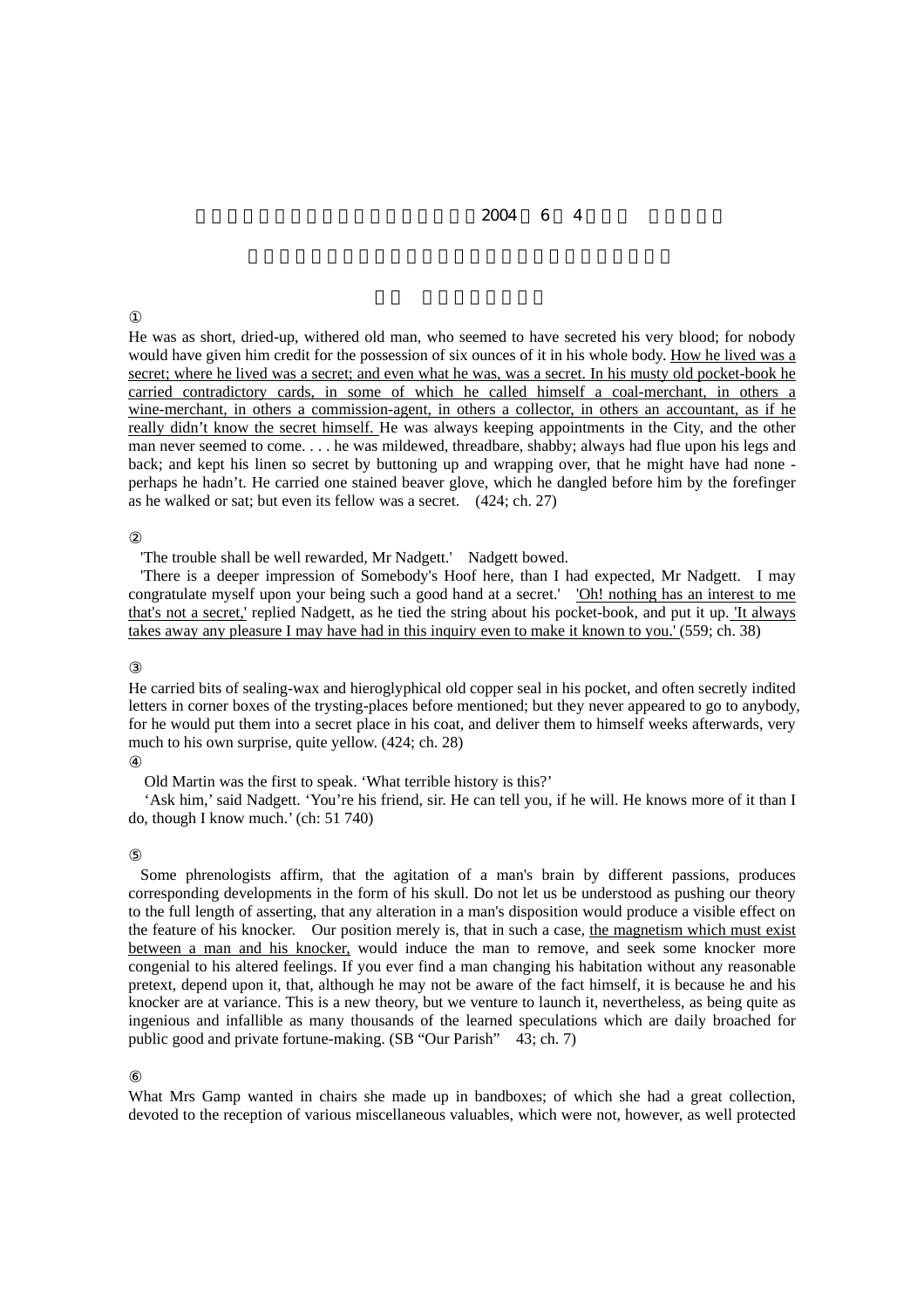as the good woman, by a pleasant fiction, seemed to think; for, though every bandbox had a carefully closed lid, not one among them had a bottom; owing to which cause the property within was merely, as it were, extinguished. (703; ch. 49)

'Well! He's not wanted here, I suppose,' said Jonas. 'He may go, mayn't he?''Oh, let him stay, let him stay!' said Tigg. 'He's a mere piece of furniture. He has been making his report, and is waiting for further orders. He has been told,' said Tigg, raising his voice, 'not to lose sight of certain friends of ours, or to think that he has done with them by any means. He understands his business.' (560; ch. 38)

He made no further inquiry, for the last question had escaped him in spite of himself. But he was thinking, at the moment, of the closed-up room; of the possibility of their knocking at the door on some special occasion; of their being alarmed at receiving no answer; of their bursting it open; of their finding the room empty; of their fastening the door into the court, and rendering it impossible for him to get into the house without showing himself in the garb he wore, which would lead to rumour, rumour to detection, detection to death. At that instant, as if by some design and order of circumstances, the knocking had come.

It still continued; like a warning echo of the dread reality he had conjured up. As he could not sit and hear it, he paid for his beer and walked on again. And having slunk about, in places unknown to him all day; and being out at night, in a lonely road, in an unusual dress and in that wandering and unsettled frame of mind; he stopped more than once to look about him, hoping he might be in a dream. (683; ch. 47)

Dread and fear were upon him, to an extent he had never counted on, and could not manage in the least degree. He was so horribly afraid of that infernal room at home. This made him, in a gloomy murderous, mad way, not only fearful *for* himself, but *of* himself; for being, as it were, a part of the room: a something supposed to be there, yet missing from it: he invested himself with its mysterious terrors; and when he pictured in his mind the ugly chamber, false and quiet, false and quiet, through the dark hours of two nights; and the tumbled bed, and he not in it, though believed to be; he became in a manner his own ghost and phantom, and was at once the haunting spirit and the haunted man. (684; ch. 47)

This mystery and loneliness engendered fancies in Tom's mind, the folly of which his common sense could readily discover, but which his common sense was quite unable to keep away, notwithstanding; that quality being with most of us, in such a case, like the old French Police--quick at detection, but very weak as a preventive power. Misgivings, undefined, absurd, inexplicable, that there was some one hiding in the inner room--walking softly overhead, peeping in through the door-chink, doing something stealthy, anywhere where he was not--came over him a hundred times a day, making it pleasant to throw up the sash, and hold communication even with the sparrows who had built in the roof and water-spout, and were twittering about the windows all day long. (585; ch. 40)

 Vidocq marks the moment when delinquency, detached from other illegalities, was invested by power and turned inside out. It was then that the direct, institutional moment when criminality became one of the mechanisms of power. It was then that the direct, institutional coupling of police and delinquency took place: the disturbing moment when criminality became one of the mechanisms of power. A figure had haunted earlier times, that of the monstrous king, the source of all justice and yet besmirched with crime; another fear now appeared, that of some dark, secret understanding between those who enforced